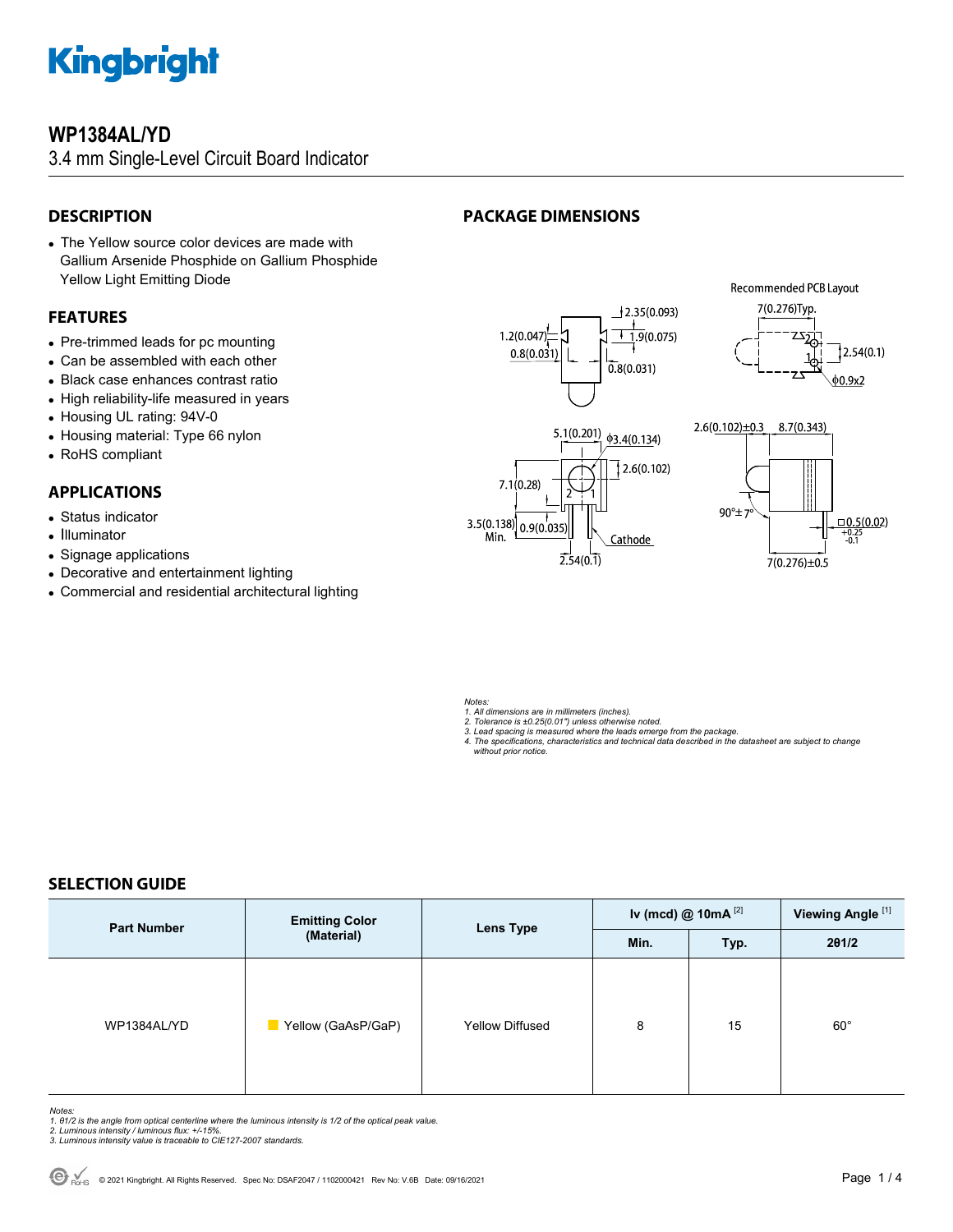# **Kingbright**

#### **ELECTRICAL / OPTICAL CHARACTERISTICS at T<sub>A</sub>=25°C**

| <b>Parameter</b>                                                                              | Symbol                     |                       | Value                    |                          | Unit                  |
|-----------------------------------------------------------------------------------------------|----------------------------|-----------------------|--------------------------|--------------------------|-----------------------|
|                                                                                               |                            | <b>Emitting Color</b> | Typ.                     | Max.                     |                       |
| Wavelength at Peak Emission $I_F = 10mA$                                                      | $\lambda_{\rm peak}$       | Yellow                | 590                      | $\overline{\phantom{a}}$ | nm                    |
| Dominant Wavelength $I_F = 10mA$                                                              | $\lambda_{\text{dom}}$ [1] | Yellow                | 588                      | $\overline{\phantom{a}}$ | nm                    |
| Spectral Bandwidth at 50% $\Phi$ REL MAX<br>$I_F = 10mA$                                      | Δλ                         | Yellow                | 35                       | $\overline{\phantom{a}}$ | nm                    |
| Capacitance                                                                                   | C                          | Yellow                | 20                       | $\overline{a}$           | pF                    |
| Forward Voltage $I_F$ = 10mA                                                                  | $V_F$ <sup>[2]</sup>       | Yellow                | 1.95                     | 2.4                      | $\vee$                |
| Reverse Current ( $V_R$ = 5V)                                                                 | l <sub>R</sub>             | Yellow                | $\overline{\phantom{0}}$ | 10                       | μA                    |
| Temperature Coefficient of $\lambda_{\text{peak}}$<br>$I_F$ = 10mA, -10°C $\leq T \leq 85$ °C | $TC_{\lambda peak}$        | Yellow                | 0.12                     | $\overline{\phantom{a}}$ | $nm$ <sup>o</sup> $C$ |
| Temperature Coefficient of $\lambda_{\text{dom}}$<br>$I_F$ = 10mA, -10°C $\le T \le 85$ °C    | $TC_{\text{Adom}}$         | Yellow                | 0.07                     | $\overline{\phantom{a}}$ | $nm$ <sup>o</sup> $C$ |
| Temperature Coefficient of $V_F$<br>$I_F$ = 10mA, -10°C $\leq T \leq 85$ °C                   | $TC_{V}$                   | Yellow                | $-2$                     | $\overline{\phantom{a}}$ | $mV$ °C               |

*Notes:* 

*1. The dominant wavelength (*λ*d) above is the setup value of the sorting machine. (Tolerance* λ*d : ±1nm. ) 2. Forward voltage: ±0.1V.* 

3. Wavelength value is traceable to CIE127-2007 standards.<br>4. Excess driving current and / or operating temperature higher than recommended conditions may result in severe light degradation or premature failure.

#### **ABSOLUTE MAXIMUM RATINGS at TA=25°C**

| <b>Parameter</b>                             | Symbol                  | Value               | <b>Unit</b>    |  |
|----------------------------------------------|-------------------------|---------------------|----------------|--|
| Power Dissipation                            | $P_D$                   | 75                  | mW             |  |
| Reverse Voltage                              | $V_R$                   | 5                   | $\vee$         |  |
| Junction Temperature                         | $T_j$                   | 110                 | $^{\circ}C$    |  |
| <b>Operating Temperature</b>                 | $T_{op}$                | $-40$ to $+85$      | $^{\circ}C$    |  |
| Storage Temperature                          | $T_{\text{stg}}$        | $-40$ to $+85$      | $^{\circ}C$    |  |
| <b>DC Forward Current</b>                    | IF.                     | 30                  | mA             |  |
| Peak Forward Current                         | $I_{FM}$ <sup>[1]</sup> | 140                 | mA             |  |
| Electrostatic Discharge Threshold (HBM)      |                         | 8000                | $\vee$         |  |
| Thermal Resistance (Junction / Ambient)      | $R_{th}$ ja $^{[2]}$    | 680                 | $^{\circ}$ C/W |  |
| Thermal Resistance (Junction / Solder point) | $R_{th}$ JS $^{[2]}$    | 450                 | °C/W           |  |
| Lead Solder Temperature <sup>[3]</sup>       |                         | 260°C For 3 Seconds |                |  |
| Lead Solder Temperature <sup>[4]</sup>       |                         | 260°C For 5 Seconds |                |  |

*Notes:* 

1. 1/10 Duty Cycle, 0.1ms Pulse Width.<br>2. R<sub>th Ja</sub> ,R<sub>h JS</sub> Results from mounting on PC board FR4 (pad size ≥ 16 mm² per pad).<br>3. 2mm below package base.

*4. 5mm below package base. 5. Relative humidity levels maintained between 40% and 60% in production area are recommended to avoid the build-up of static electricity – Ref JEDEC/JESD625-A and JEDEC/J-STD-033.*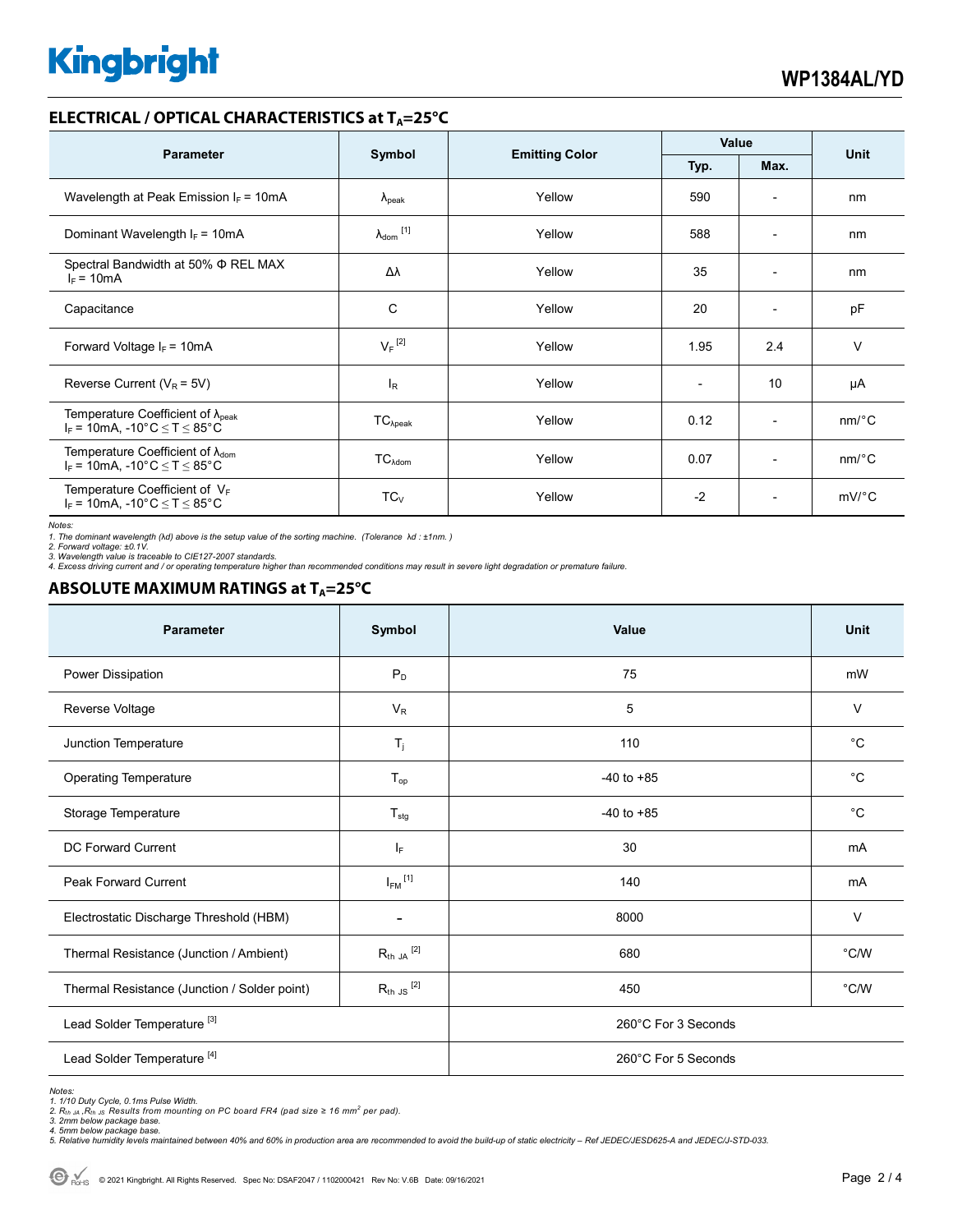# **Kingbright**

#### **TECHNICAL DATA**





**YELLOW**



Forward voltage (V)



50 Permissible forward current (mA) Permissible forward current (mA)







#### **RECOMMENDED WAVE SOLDERING PROFILE**



#### *Notes:*

> *1. Recommend pre-heat temperature of 105°C or less (as measured with a thermocouple attached to the LED pins) prior to immersion in the solder wave with a maximum solder bath*

 *temperature of 260°C 2. Peak wave soldering temperature between 245°C ~ 255°C for 3 sec (5 sec max).* 

3. Do not apply stress to the epoxy resin while the temperature is above 85°C.<br>4. Fixtures should not incur stress on the component when mounting and during soldering process.<br>5. SAC 305 solder alloy is recommended.

*6. No more than one wave soldering pass.*



**PACKING & LABEL SPECIFICATIONS**